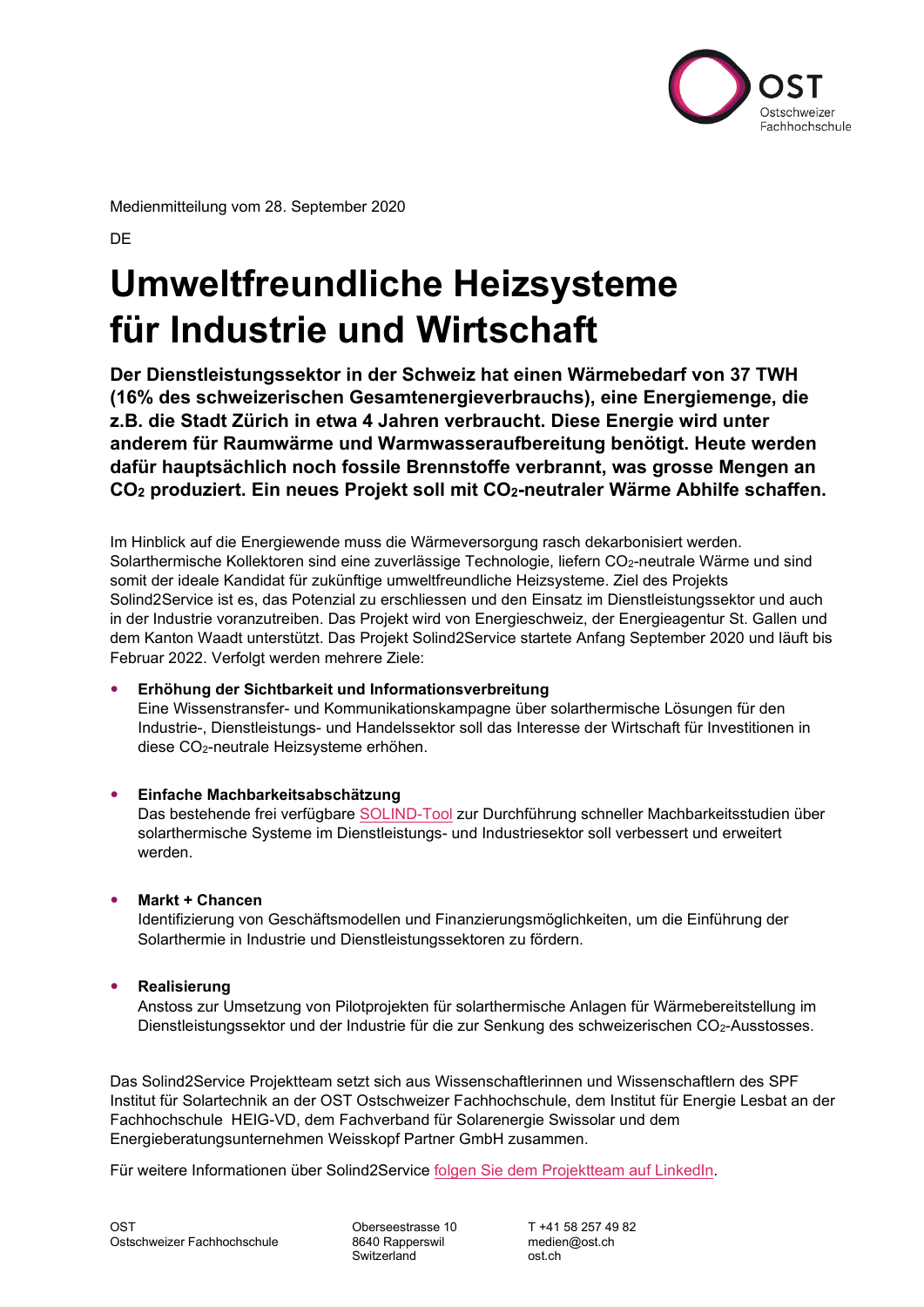

EN

# **Environmentally friendly heating systems for industry and economy**

**The Swiss service sector has a heat demand of 37 TWH (16% of the total Swiss energy consumption), an amount of energy that for example the city of Zurich consumes within about 4 years. This energy is needed for room heating and hot water preparation, among other things. Today, mainly fossil fuels are still burned for this purpose, which produces large amounts of CO2. A new project aims to find a remedy with CO2-neutral heat.**

In consideration of the energy transition, the heat supply must be decarbonized quickly. Solar thermal collectors are a reliable technology, provide CO2-neutral heat and are therefore the ideal candidate for future environmentally friendly heating systems. The aim of the Solind2Service project is to develop this potential and to promote its use in the service sector as well as in the industry. The project is supported by Energieschweiz, the St. Gallen Energy Agency and the Canton of Vaud. The Solind2Service project was launched at the beginning of September 2020 and will run until February 2022, with the pursuit of several objectives:

## **Increase visibility and dissemination of information**

A knowledge transfer/communication campaign on solar thermal solutions for the industrial, service and commercial sectors to increase business interest in investing in CO2-neutral heating systems.

#### **Simple feasibility assessment**

The existing SOLIND tool for conducting rapid feasibility studies on solar thermal systems in the service as well as in the industrial sector should be improved and extended.

## **Market + opportunities**

Identification of business models and financing opportunities to promote the introduction of solar thermal energy in industry and service sectors.

#### **Realization**

Initiate the implementation of pilot projects for solar thermal systems for heat supply in the service sector and in the industry to reduce Swiss CO2 emissions.

The Solind2Service project team is composed of scientists from the SPF Institute for Solar Technology at the Eastern Switzerland University of Applied Sciences, the Institute for Energy Lesbat at the HEIG-VD University of Applied Sciences, the Swiss Solar Energy Association Swissolar and the energy consulting company Weisskopf Partner GmbH.

For more information about Solind2Service [follow the project team on LinkedIn.](https://www.linkedin.com/groups/8979153/)

Switzerland ost.ch